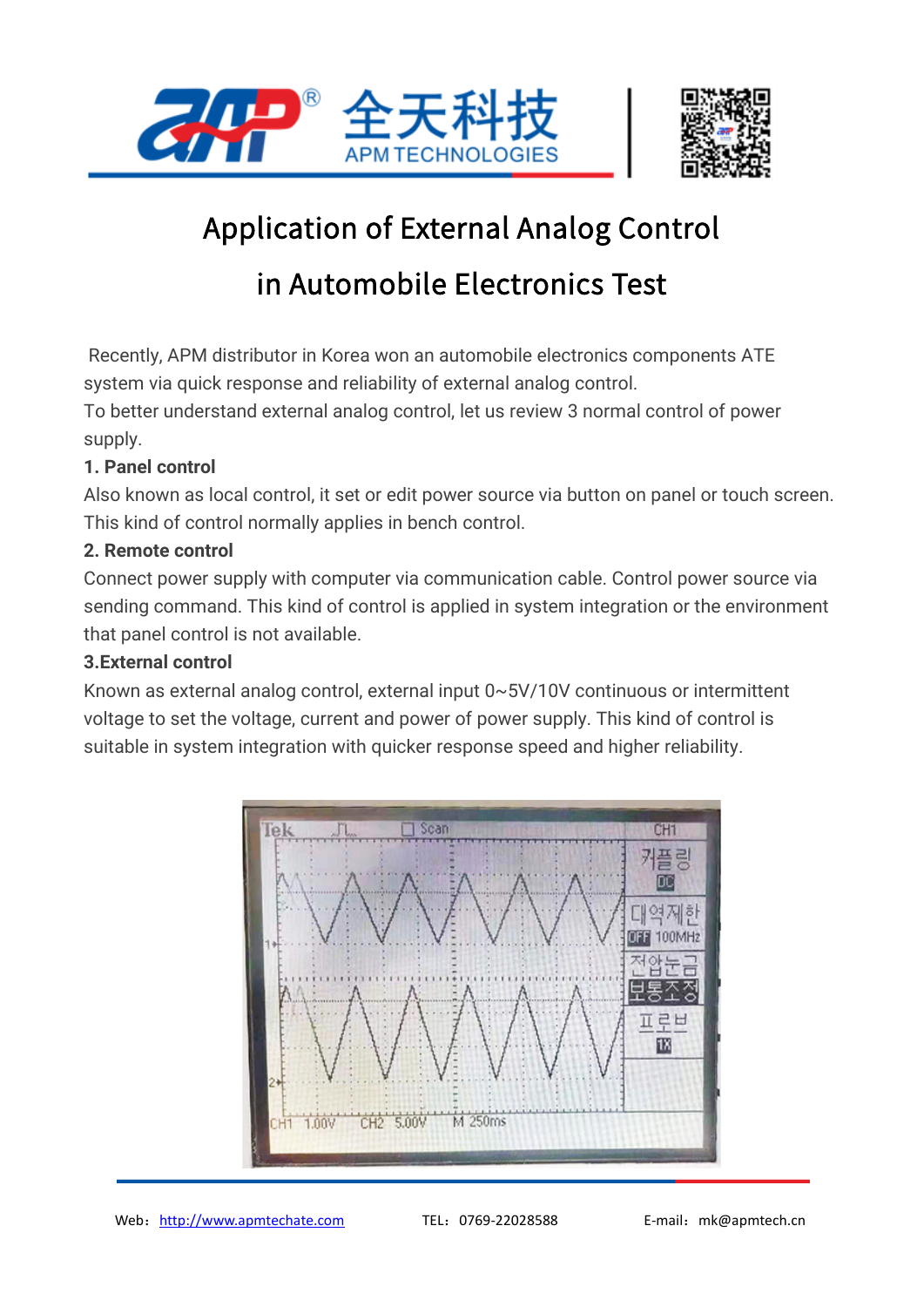



In the acceptance inspection of customer, output voltage of power supply perfectly has linear amplifier output with analog input. It won customer's approval.

After integration to test system, it will automatically perform acceptance testing to electronics component. It could extremely improve test efficiency on the premise of test accuracy.



Besides above control basic parameter such as voltage and current via external analog control, external control module of high power DC source add monitoring screen to input/output analog. As a measure of convenience to the customers in data exception checking, there is no need to add oscilloscope or multimeter for measurement. At the meanwhile, equipped with warn signal, it completes the whole external control mode.

| DC Source |                        |                |                        |                | <b>EXT Control</b>  |
|-----------|------------------------|----------------|------------------------|----------------|---------------------|
|           | <b>Digital Inputs</b>  |                | <b>Digital Outputs</b> |                | Setup               |
|           | <b>EXT-EN</b>          | L-DISA         | <b>OVP</b>             | L-DISA         |                     |
|           | <b>EXT-ON</b>          | L-DISA         | <b>OTP</b>             | L-DISA         | Monitor             |
|           | <b>POWER</b>           | <b>L-POWER</b> | OCP                    | L-DISA         |                     |
|           | <b>INHIBIT</b>         | <b>L-DISA</b>  | <b>OPMODE</b>          | <b>L-OTHER</b> |                     |
|           | AI-EN<br><b>L-ENAB</b> |                | <b>Analog Inputs</b>   |                |                     |
|           | <b>LMODE</b>           | LL-CC          | <b>VSET</b>            | 0.000          |                     |
|           | <b>Analog Outputs</b>  |                | <b>ISET</b>            | 0.000          |                     |
|           | <b>VMON</b>            | 0.000          | <b>PSET</b>            | 0.000          |                     |
|           | <b>IMON</b>            | 0.000          | <b>RSET</b>            | 0.000          |                     |
|           | LOCAL                  |                |                        |                | 09:25<br>2020/12/28 |